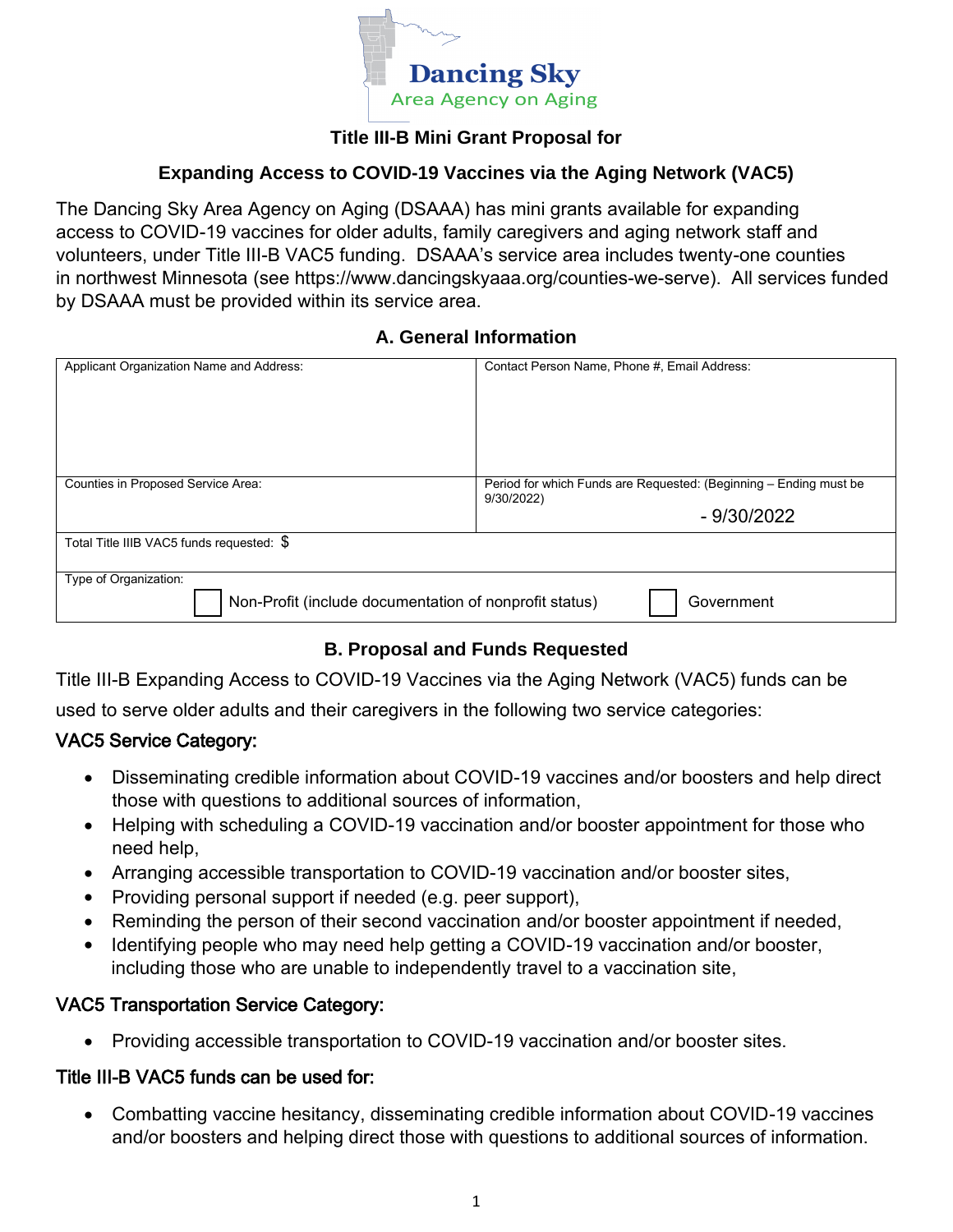- Addressing inequity in COVID-19 vaccine and/or booster access among older adults, family caregivers, and aging network staff and volunteers from communities defined by race, ethnicity, geography, disability, income, sexual orientation, gender identity, and other factors.
- Arranging or providing accessible transportation to COVID-19 vaccination and/or booster sites for older adults and their caregivers is an allowable use of funds.
- Staff time to plan and organize these activities.
- Serve older adults, family caregivers, and aging network staff and volunteers. Priority given to serving older adults.

Describe your proposed project for expanding access to COVID-19 vaccines and/or boosters. Be specific regarding your outreach strategies and proposed activities.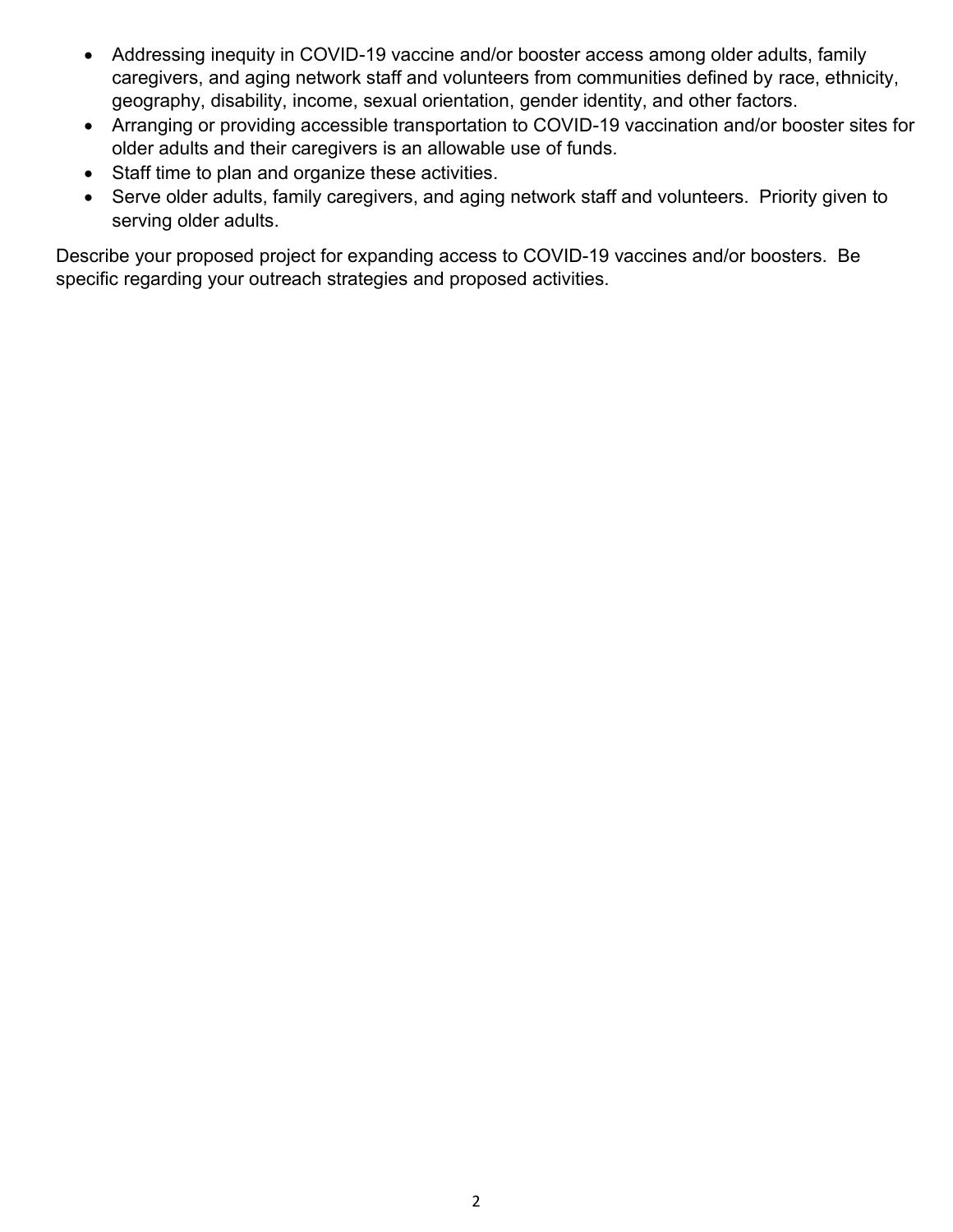A Title III-B Mini Grant is a simplified method for awarding grant funds available to providers seeking reimbursement of \$5,000 or less to expand access to COVID-19 vaccines. Grant payments are made on a quarterly based on actual allowable expenses (reimbursements).

# **Budget**

|                                                                                                                                                                                                                                   | VAC <sub>5</sub> | VAC <sub>5</sub>          |
|-----------------------------------------------------------------------------------------------------------------------------------------------------------------------------------------------------------------------------------|------------------|---------------------------|
| PERSONNEL (LIST POSITION, HOURS & RATE)                                                                                                                                                                                           | Service          | Transportation            |
|                                                                                                                                                                                                                                   | \$               | \$                        |
|                                                                                                                                                                                                                                   | \$               | \$                        |
|                                                                                                                                                                                                                                   | \$               | \$                        |
|                                                                                                                                                                                                                                   | \$               | \$                        |
|                                                                                                                                                                                                                                   | \$               | \$                        |
|                                                                                                                                                                                                                                   | \$               | \$                        |
| <b>Subtotal Personnel</b>                                                                                                                                                                                                         | \$               | \$                        |
| <b>FRINGE BENEFITS (LIST POSITION &amp; RATE)</b>                                                                                                                                                                                 |                  |                           |
|                                                                                                                                                                                                                                   | \$               | \$                        |
|                                                                                                                                                                                                                                   | \$               | \$                        |
|                                                                                                                                                                                                                                   | \$               | \$                        |
|                                                                                                                                                                                                                                   | \$               | \$                        |
|                                                                                                                                                                                                                                   | \$               | \$                        |
|                                                                                                                                                                                                                                   | \$               | \$                        |
| <b>Subtotal Fringe Benefits</b>                                                                                                                                                                                                   | \$               | \$                        |
| <b>TRAVEL</b>                                                                                                                                                                                                                     |                  |                           |
|                                                                                                                                                                                                                                   | \$               | \$                        |
|                                                                                                                                                                                                                                   | \$               | \$                        |
|                                                                                                                                                                                                                                   | \$               | \$                        |
|                                                                                                                                                                                                                                   | \$               | \$                        |
| <b>Subtotal Travel</b>                                                                                                                                                                                                            | \$               | \$                        |
| <b>SUPPLIES</b>                                                                                                                                                                                                                   |                  |                           |
|                                                                                                                                                                                                                                   | \$               | \$                        |
|                                                                                                                                                                                                                                   | \$               | \$                        |
|                                                                                                                                                                                                                                   | \$               | \$                        |
|                                                                                                                                                                                                                                   | \$               | \$                        |
| <b>Subtotal Supplies</b>                                                                                                                                                                                                          | \$               | \$                        |
| OTHER (ALL OTHER COSTS NECESSARY TO CARRY OUT PROJECT ACTIVITIES; MAY INCLUDE POSTAGE, BUILDING SPACE, PRINTING,<br>PUBLICATION, COMPUTER USE, COMMUNICATIONS, UTILITIES AND OTHER COSTS NECESSARY AND RESONABLE FOR THE PROGRAM) |                  |                           |
|                                                                                                                                                                                                                                   | \$               | \$                        |
|                                                                                                                                                                                                                                   | \$               | \$                        |
|                                                                                                                                                                                                                                   | \$               | \$                        |
|                                                                                                                                                                                                                                   | \$               | \$                        |
|                                                                                                                                                                                                                                   | \$               | \$                        |
|                                                                                                                                                                                                                                   | \$               | \$                        |
|                                                                                                                                                                                                                                   | \$               | \$                        |
|                                                                                                                                                                                                                                   | \$               | \$                        |
|                                                                                                                                                                                                                                   | \$               | \$                        |
|                                                                                                                                                                                                                                   | \$               | \$                        |
|                                                                                                                                                                                                                                   | \$               | $\boldsymbol{\mathsf{S}}$ |
|                                                                                                                                                                                                                                   | \$               | \$                        |
| <b>Subtotal Other</b>                                                                                                                                                                                                             | \$               | \$                        |
| <b>GRAND TOTAL (not to exceed \$5,000)</b>                                                                                                                                                                                        | $\mathbb{S}$     | \$                        |
| VAC5 Services estimated persons to be served, if applicable:                                                                                                                                                                      |                  |                           |
| VAC5 Transportation estimated number of 1 one-way trips and estimated                                                                                                                                                             | Trips            | People                    |
| unduplicated persons to be served, if applicable:                                                                                                                                                                                 |                  |                           |